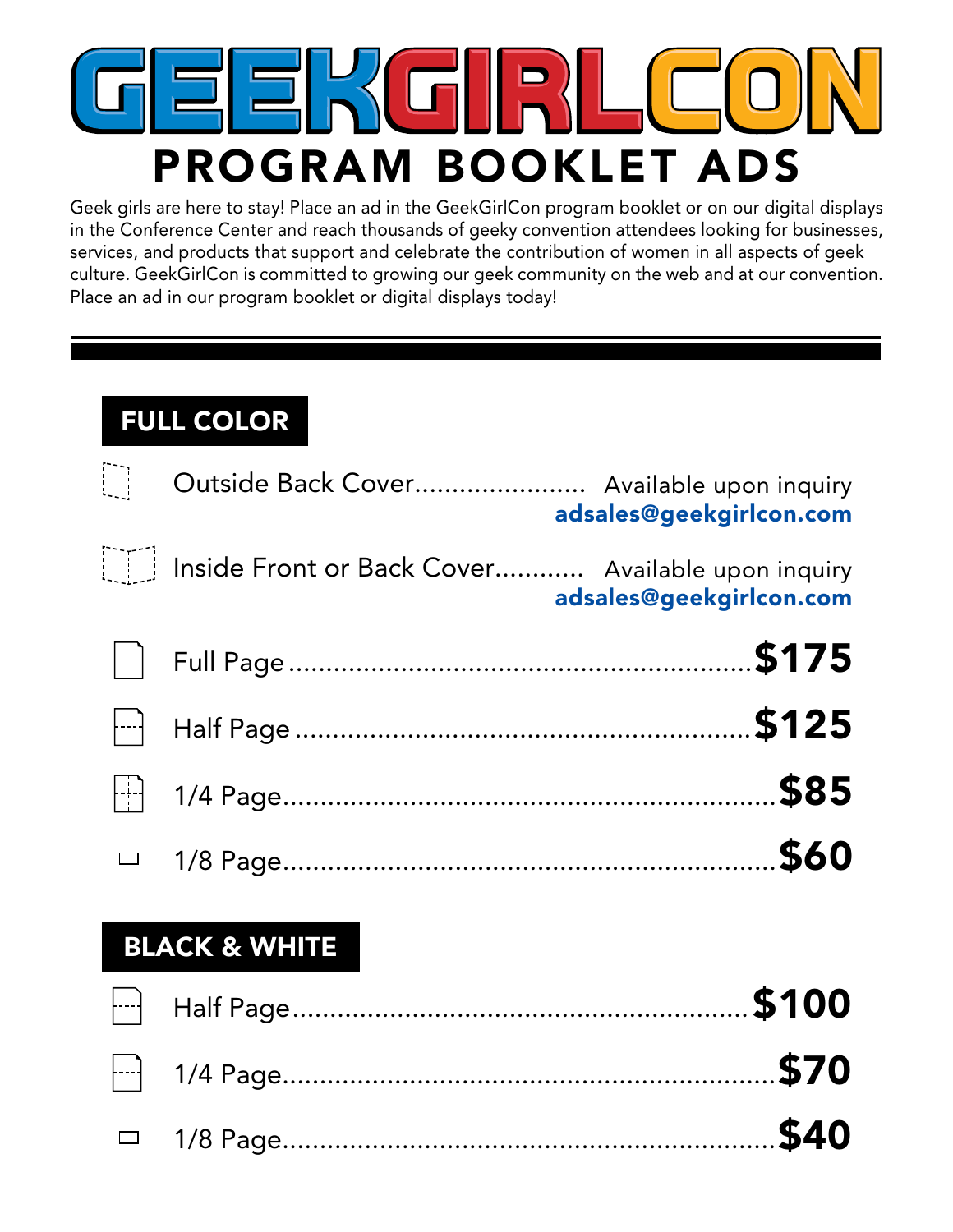## AD SPECIFICATIONS:

- Minimum resolution of 300 dpi
- CMYK colorspace
- All fonts outlined or embedded
- Artwork should have 0.25-in bleed from trim line
- Content should be pulled away 0.25-in from trim line
- Accepted filetypes: .PDF, .JPG, .TIFF

For help prepping your artwork, please contact graphics@geekgirlcon.com.



1/8 PAGE

3.9375 x 2.5in